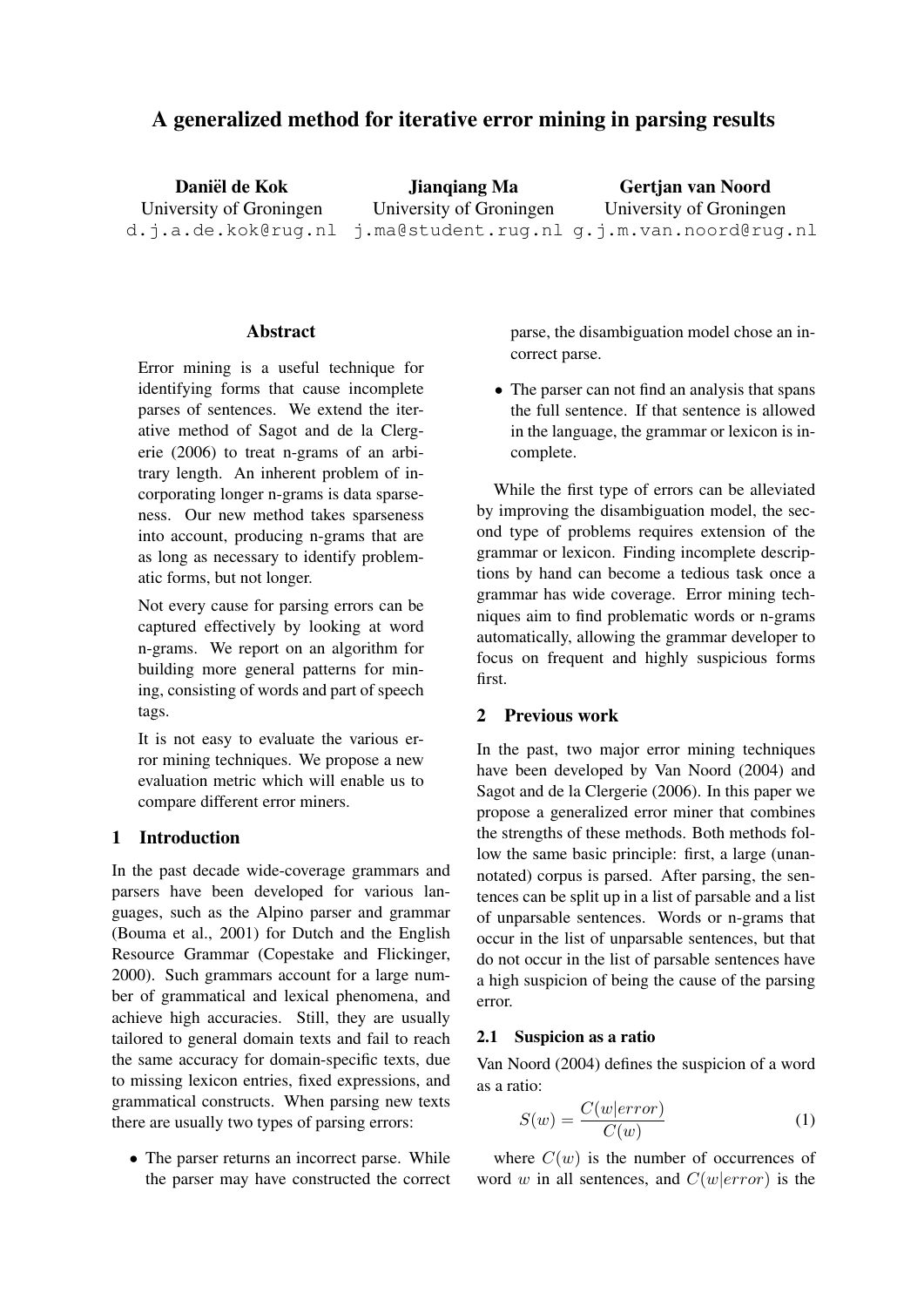number of occurrences of  $w$  in unparsable sentences. Of course, it is often useful to look at ngrams as well. For instance, Van Noord (2004) gives an example where the word *via* had a low suspicion after parsing a corpus with the Dutch Alpino parser, while the Dutch expression *via via* (via a complex route) was unparsable.

To account for such phenomena, the notion of suspicion is extended to n-grams:

$$
S(w_i...w_j) = \frac{C(w_i...w_j|error)}{C(w_i...w_j)}
$$
 (2)

Where a longer sequence  $w_h...w_i...w_j...w_k$  is only considered if its suspicion is higher than each of its substrings:

$$
S(w_h...w_i...w_j...w_k) > S(w_i...w_j)
$$
 (3)

While this method works well for forms that are unambiguously suspicious, it also gives forms that just happened to occur often in unparsable sentences by 'bad luck' a high suspicion. If the occurrences in unparsable sentences were accompanied by unambiguously suspicious forms, there is even more reason to believe that the form is not problematic. However, in such cases this error mining method will still assign a high suspicion to such forms.

### 2.2 Iterative error mining

The error mining method described by Sagot and de la Clergerie (2006) alleviates the problem of 'accidentally suspicious' forms. It does so by taking the following characteristics of suspicious forms into account:

- If a form occurs within parsable sentences, it becomes less likely that the form is the cause of a parsing error.
- The suspicion of a form should depend on the suspicions of other forms in the unparsable sentences in which it occurs.
- A form observed in a shorter sentence is initially more suspicious than a form observed in a longer sentence.

To be able to handle the suspicion of a form within its context, this method introduces the notion of *observation suspicion*, which is the suspicion of a form within a given sentence. The suspicion of a form, outside the context of a sentence,

is then defined to be the average of all observation suspicions:

$$
S_f = \frac{1}{|O_f|} \sum_{o_{i,j} \in O_f} S_{i,j} \tag{4}
$$

Here  $O_f$  is the set of all observations of the form f,  $o_{i,j}$  is the j<sup>th</sup> form of the i<sup>th</sup> sentence, and  $S_{i,j}$ is the observation suspicion of  $o_{i,j}$ . The observation suspicions themselves are dependent on the form suspicions, making the method an iterative process. The suspicion of an observation is the suspicion of its form, normalized by suspicions of other forms occurring within the same sentence:

$$
S_{i,j}^{(n+1)} = error(s_i) \frac{S_{F(o_{i,j})}^{(n+1)}}{\sum_{1 \le j \le |S_i|} S_{F(o_{i,j})}^{(n+1)}} \tag{5}
$$

Here  $error(s_i)$  is the sentence error rate, which is normally set to 0 for parsable sentences and 1 for unparsable sentences.  $S_{F(o_{i,j})}$  is the suspicion of the form of observation  $o_{i,j}$ .

To accommodate the iterative process, we will have to redefine the form suspicion to be dependent on the observation suspicions of the previous cycle:

$$
S_f^{(n+1)} = \frac{1}{|O_f|} \sum_{o_{i,j} \in O_f} S_{i,j}^{(n)} \tag{6}
$$

Since there is a recursive dependence between the suspicions and the observation suspicions, starting and stopping conditions need to be defined for this cyclic process. The observation suspicions are initialized by uniformly distributing suspicion over observed forms within a sentence:

$$
S_{i,j}^{(0)} = \frac{error(s_i)}{|S_i|} \tag{7}
$$

The mining is stopped when the process reaches a fixed point where suspicions have stabilized.

This method solves the 'suspicion by accident' problem of ratio-based error mining. However, the authors of the paper have only used this method to mine on unigrams and bigrams. They note that they have tried mining with longer n-grams, but encountered data sparseness problems. Their paper does not describe criteria to determine when to use unigrams and when to use bigrams to represent forms within a sentence.

#### 3 N-gram expansion

#### 3.1 Inclusion of n-grams

While the iterative miner described by Sagot and de la Clergerie (2006) only mines on unigrams and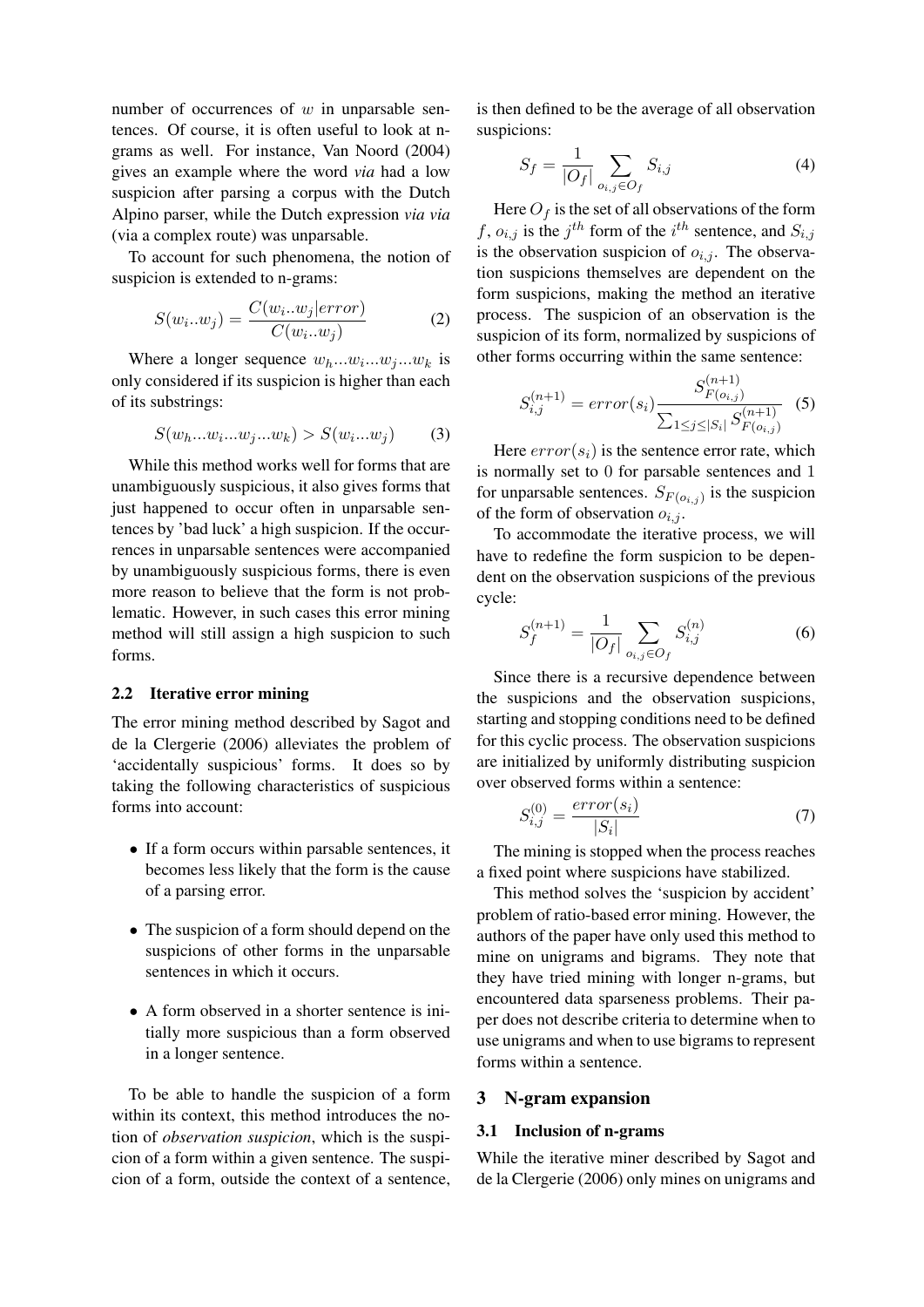bigrams, our prior experience with the miner described by Van Noord (2004) has shown that including longer n-grams in the mining process can capture many additional phenomena. To give one example: the words *de* (*the*), *eerste* (*first*), and *beste* (*best*) had very low suspicions during error mining, while the trigram *eerste de beste* had a very high suspicion. This trigram occurred in the expression *de eerste de beste* (*the first you can find*). While the individual words within this expression were described by the lexicon, this multiword expression was not.

#### 3.2 Suspicion sharing

It may seem to be attractive to include all n-grams within a sentence in the mining process. However, this is problematic due to *suspicion sharing*. For instance, consider the trigram  $w_1, w_2, w_3$  in which  $w_2$  is the cause of a parsing error. In this case, the bigrams  $w_1, w_2$  and  $w_2, w_3$  will become suspicious, as well as the trigram  $w_1, w_2, w_3$ . Since there will be multiple very suspicious forms within the same sentence the unigram  $w_2$  will have no opportunity to manifest itself.

A more practical consideration is that the number of forms within a sentence grows at such a rate  $(n + (n - 1)... + 1)$  that error mining becomes unfeasible for large corpora, both in time and in space.

### 3.3 Expansion method

To avoid suspicion sharing we have devised a method for adding and expanding n-grams when it is deemed useful. This method iterates through a sentence of unigrams, and expands unigrams to longer n-grams when there is evidence that it is useful. This expansion step is a preprocessor to the iterative miner, that uses the same iterative algorithm as described by Sagot and De la Clergerie. Within this preprocessor, suspicion is defined in the same manner as in Van Noord (2004), as a ratio of occurrences in unparsable sentences and the total number of occurrences.

The motivation behind this method is that there can be two expansion scenarios. When we have the bigram  $w_1, w_2$ , either one of the unigrams can be problematic or the bigram  $w_1, w_2$ . In the former case, the bigram  $w_1, w_2$  will also inherit the high suspicion of the problematic unigram. In the latter case, the bigram will have a higher suspicion than both of its unigrams. Consequently, we want to expand the unigram  $w_1$  to the bigram  $w_1, w_2$  if

the bigram is more suspicious than both of its unigrams. If  $w_1, w_2$  is equally suspicious as one of its unigrams, it is not useful to expand to a bigram since we want to isolate the cause of the parsing error as much as possible.

The same methodology is followed when we expand to longer n-grams. Expansion of  $w_1, w_2$ to the trigram  $w_1, w_2, w_3$  will only be permitted if  $w_1, w_2, w_3$  is more suspicious than its bigrams. Since the suspicion of  $w_3$  aggregates to  $w_2, w_3$ , we account for both  $w_3$  and  $w_2, w_3$  in this comparison.

The general algorithm is that the expansion to an n-gram *i..j* is allowed when  $S(i..j) > S(i..j-$ 1) and  $S(i..j) > S(i+1..j)$ . This gives us a sentence that is represented by the n-grams  $n_0 \nvert n_x$ ,  $n_1...n_y, ... n_{|s_i|-1}...n_{|s_i|-1}.$ 

### 3.4 Data sparseness

While initial experiments with the expansion algorithm provided promising results, the expansion algorithm was too eager. This eagerness is caused by data sparseness. Since longer n-grams occur less frequently, the suspicion of an n-gram occurring in unparsable sentences goes up with the length of the n-gram until it reaches its maximum value. The expansion conditions do not take this effect into account.

To counter this problem, we have introduced an expansion factor. This factor depends on the frequency of an n-gram within unparsable sentences and asymptotically approaches one for higher frequencies. As a result more burden of proof is inflicted upon the expansion: the longer ngram either needs to be relatively frequent, or it needs to be much more suspicious than its (n-1) grams. The expansion conditions are changed to  $S(i..j) > S(i..j-1) \cdot extFactor$  and  $S(i..j) >$  $S(i + 1..j) \cdot extFactor$ , where

$$
extFactor = 1 + e^{-\alpha|O_{f,unparse}} \tag{8}
$$

In our experiments  $\alpha = 1.0$  proved to be a good setting.

### 3.5 Pattern expansion

Previous work on error mining was primarily focused on the extraction of interesting word ngrams. However, it could also prove useful to allow for patterns consisting of other information than words, such as part of speech tags or lemmas. We have done preliminary work on the integration of part of speech tags during the n-gram ex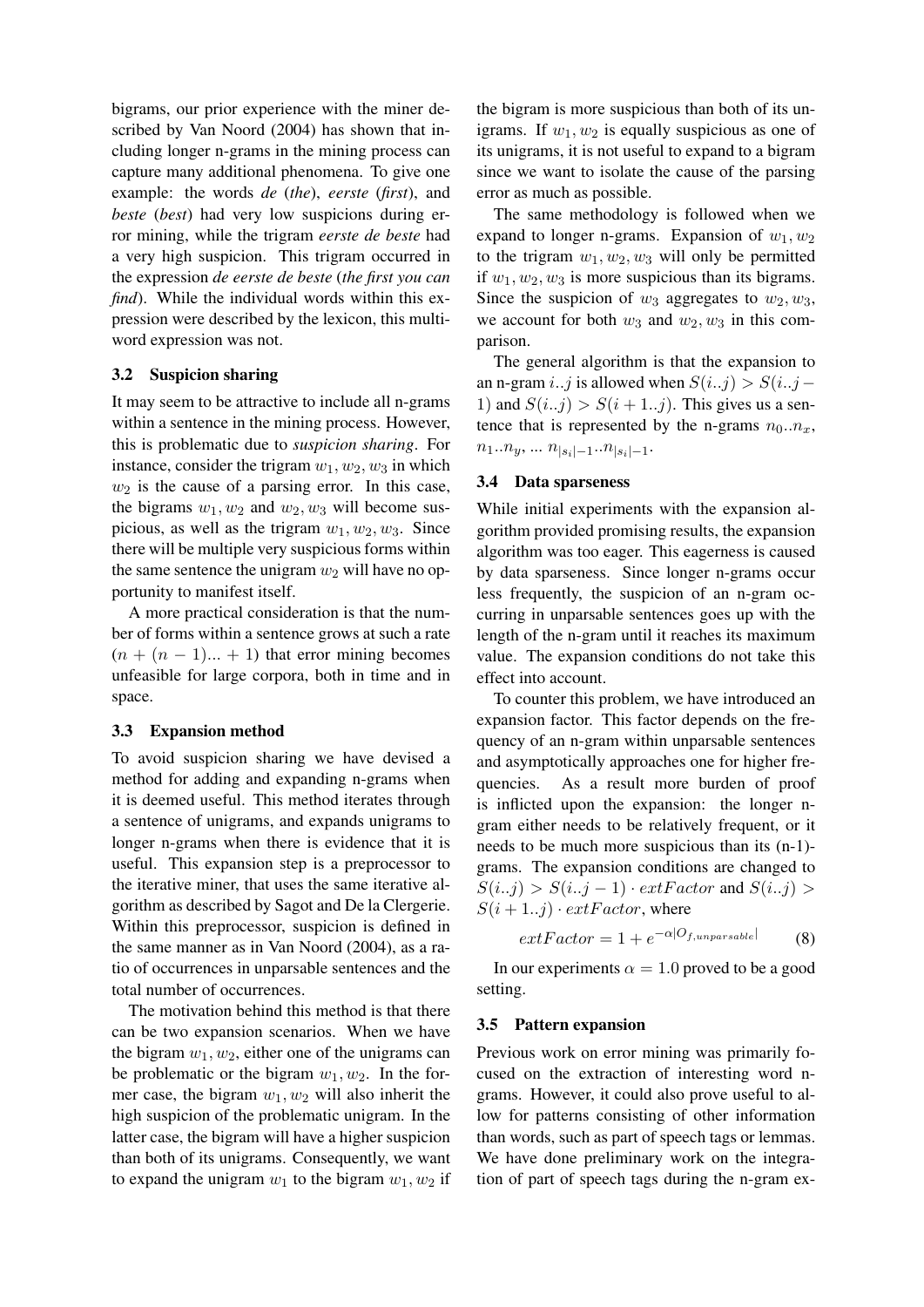pansion. We use the same methodology as wordbased n-gram expansion, however we also consider expansion with a part of speech tag.

Since we are interested in building patterns that are as general as possible, we expand the pattern with a part of speech tag if that creates a more suspicious pattern. Expansion with a word is attempted if expansion with a part of speech tag is unsuccessful. E.g., if we attempt to expand the word bigram  $w_1w_2$ , we first try the tag expansion  $w_1w_2t_3$ . This expansion is allowed when  $S(w_1, w_2, t_3) > S(w_1, w_2) \cdot extFactor$ and  $S(w_1, w_2, t_3) > S(w_2, t_3) \cdot extFactor$ . If the expansion is not allowed, then expansion to  $S(w1, w2, w3)$  is attempted. As a result, mixed patterns emerge that are as general as possible.

### 4 Implementation

#### 4.1 Compact representation of data

To be able to mine large corpora some precautions need to be made. During the n-gram expansion stage, we need quick access to the frequencies of arbitrary length n-grams. Additionally, all unparsable sentences have to be kept in memory, since we have to traverse them for n-gram expansion. Ordinary methods for storing n-gram frequencies (such as hash tables) and data will not suffice for large corpora.

As Van Noord (2004) we used perfect hashing to restrict memory use, since hash codes are generally shorter than the average token length. Additionally, comparisons of numbers are much faster than comparisons of strings, which speeds up the n-gram expansion step considerably.

During the n-gram expansion step the miner calculates ratio-based suspicions of n-grams using frequencies of an n-gram in parsable and unparsable sentences. The n-gram can potentially have the length of a whole sentence, so it is not practical to store n-gram ratios in a hash table. Instead, we compute a suffix array (Manber and Myers, 1990) for the parsable and unparsable sen $tences<sup>1</sup>$ . A suffix array is an array that contains indices pointing to sequences in the data array, that are ordered by suffix.

We use suffix arrays differently than Van Noord (2004), because our expansion algorithm requires the parsable and unparsable frequencies of the (n-1)-grams, and the second (n-1)-gram is not

(necessarily) adjacent to the n-gram in the suffix array. As such, we require random access to frequencies of n-grams occurring in the corpus. We can compute the frequency of any n-gram by looking up its upper and lower bounds in the suffix array<sup>2</sup>, where the difference is the frequency.

### 4.2 Determining ratios for pattern expansion

While suffix arrays provide a compact and relatively fast data structure for looking up n-gram frequencies, they are not usable for pattern expansion (see section 3.5). Since we need to look up frequencies of every possible combination of representations that are used, we would have to create  $d^{l}$  suffix arrays to be (theoretically) able to look up pattern frequencies with the same time complexity, where  $d$  is the number of dimensions and  $l$  is the corpus length.

For this reason, we use a different method for calculating pattern frequencies. First, we build a hash table for each type of information that can be used in patterns. A hash table contains an instance of such information as a key (e.g. a specific word or part of speech tag) and a set of corpus indices where the instance occurred in the corpus as the value associated with that key. Now we can look up the frequency of a sequence  $i$ ...j by calculating the set intersection of the indices of  $j$  and the indices found for the sequence  $i..j - 1$ , after incrementing the indices of  $i..j - 1$  by one.

The complexity of calculating frequencies following this method is linear, since the set of indices for a given instance can be retrieved with a  $O(1)$  time complexity, while both incrementing the set indices and set intersection can be performed in  $O(n)$  time. However, n can be very large: for instance, the start of sentence marker forms a substantial part of the corpus and is looked up once for every sentence. In our implementation we limit the time spent on such patterns by caching very frequent bigrams in a hash table.

#### 4.3 Removing low-suspicion forms

Since normally only one form within a sentence will be responsible for a parsing error, many forms will have almost no suspicion at all. However, during the mining process, their suspicions will be recalculated during every cycle. Mining can be sped up considerably by removing forms that have a negligible suspicion.

<sup>&</sup>lt;sup>1</sup>We use the suffix sorting algorithm by Peter M. McIlroy and M. Douglas McIlroy.

<sup>&</sup>lt;sup>2</sup>Since the suffix array is sorted, finding the upper and lower bounds is a binary search in  $O(log n)$  time.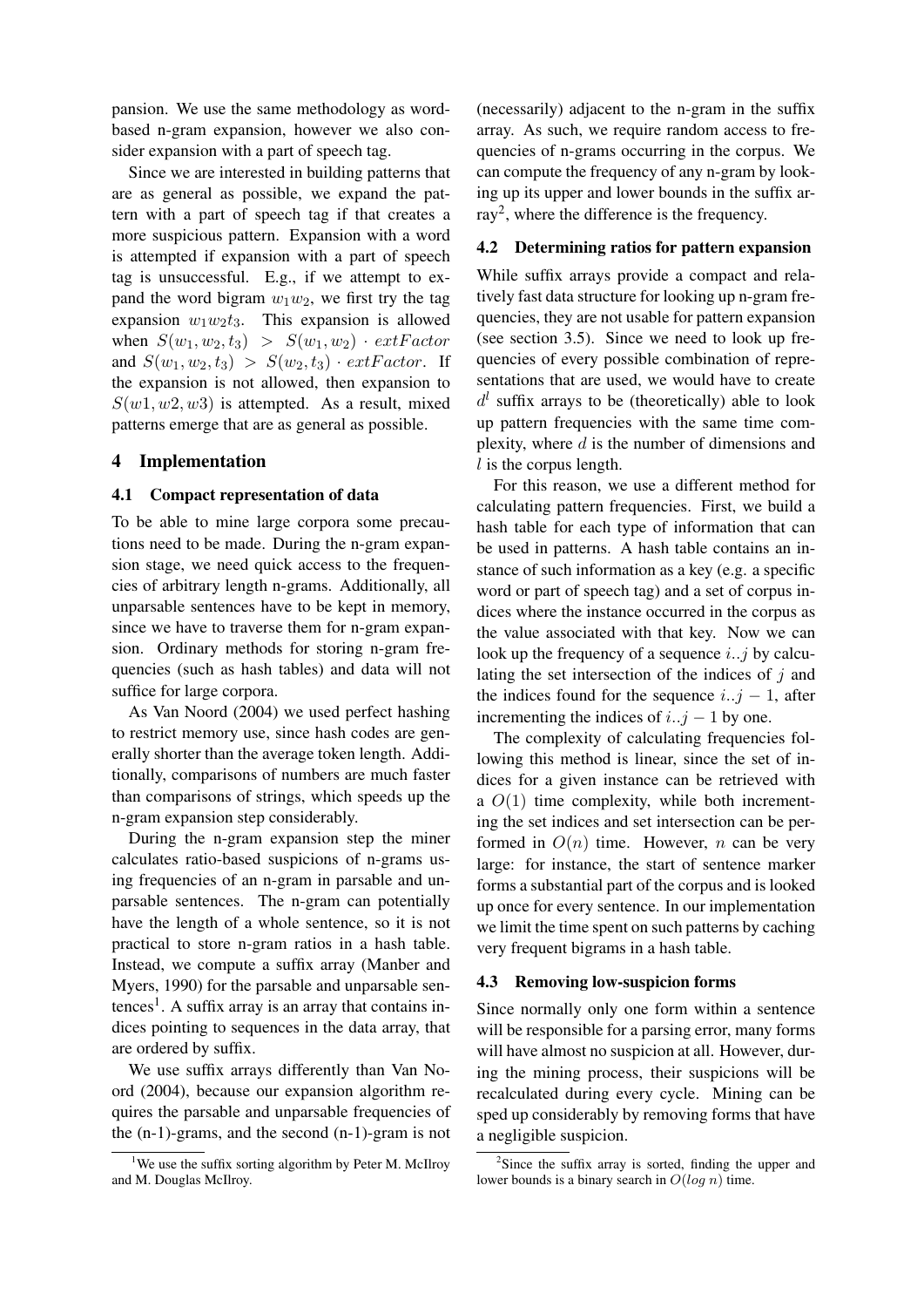If we do not drop forms, mining of the Dutch Wikipedia corpus described in section 5.3, with n-gram expansion and the extension factor enabled, resulted in 4.8 million forms with 13.4 million form observations in unparsable sentences. If we mine the same material and drop forms with a suspicion below 0.001 there were 3.5 million forms and 4.0 million form observations within unparsable sentences left at the end of the iterative mining process.

# 5 Evaluation

### 5.1 Methodology

In previous articles, error mining methods have primarily been evaluated manually. Both Van Noord (2004) and Sagot and de la Clergerie (2006) make a qualitative analysis of highly suspicious forms. But once one starts experimenting with various extensions, such as n-gram expansion and expansion factor functions, it is difficult to qualify changes through small-scale qualitative analysis.

To be able to evaluate changes to the error miner, we have supplemented qualitative analysis with a automatic quantitative evaluation method. Since error miners are used by grammar engineers to correct a grammar or lexicon by hand, the evaluation metric should model this use case:

- We are interested in seeing problematic forms that account for errors in a large number of unparsable sentences first.
- We are only interested in forms that actually caused the parsing errors. Analysis of forms that do not, or do not accurately pinpoint origin of the parsing errors costs a lot of time.

These requirements map respectively to the recall and precision metrics from information retrieval:

$$
P = \frac{|\{S_{unparse}\} \cap \{S_{retrieved}\}|}{|\{S_{retrieved}\}|} \tag{9}
$$

$$
R = \frac{|\{S_{unparse}\} \cap \{S_{retrieved}\}|}{|\{S_{unparse}\}|} \qquad (10)
$$

Consequently, we can also calculate the f-score (van Rijsbergen, 1979):

$$
F-score = \frac{(1+\beta^2) \cdot (P \cdot R)}{(\beta^2 \cdot P + R)} \tag{11}
$$

The f-score is often used with  $\beta = 1.0$  to give as much weight to precision as recall. In evaluating error mining, this can permit cheating. For

instance, consider an error mining that recalls the start of sentence marker as the first problematic form. Such a strategy would instantly give a recall of 1.0, and if the coverage of a parser for a corpus is relatively low, a relatively good initial fscore will be obtained. Since error mining is often used in situations where coverage is still low, we give more bias to precision by using  $\beta = 0.5$ .

We hope to provide more evidence in the future that this evaluation method indeed correlates with human evaluation. But in our experience it has the required characteristics for the evaluation of error mining. For instance, it is resistant to recalling of different or overlapping n-grams from the same sentences, or recalling n-grams that occur often in both parsable and unparsable sentences.

#### 5.2 Scoring methods

After error mining, we can extract a list of forms and suspicions, and order the forms by their suspicion. But normally we are not only interested in forms that are the most suspicious, but forms that are suspicious and frequent. Sagot and de la Clergerie (2006) have proposed three scoring methods that can be used to rank forms:

- Concentrating on suspicions:  $M_f = S_f$
- Concentrating on most frequent potential errors:  $M_f = S_f |O_f|$
- Balancing between these possibilities:  $M_f =$  $S_f \cdot ln|O_f|$

For our experiments, we have replaced the observation frequencies of the form  $(|O_f|)$  by the frequency of observations within unparsable sentences ( $|\{O_{f,unparse}}\|$ ). This avoids assigning a high score to very frequent unsuspicious forms.

### 5.3 Material

In our experiments we have used two corpora that were parsed with the wide-coverage Alpino parser and grammar for Dutch:

• Quantitative evaluation was performed on the Dutch Wikipedia of August 2008<sup>3</sup>. This corpus consists of 7 million sentences (109 million words). For 8.4% of the sentences no full analysis could be found.

<sup>3</sup> http://ilps.science.uva.nl/WikiXML/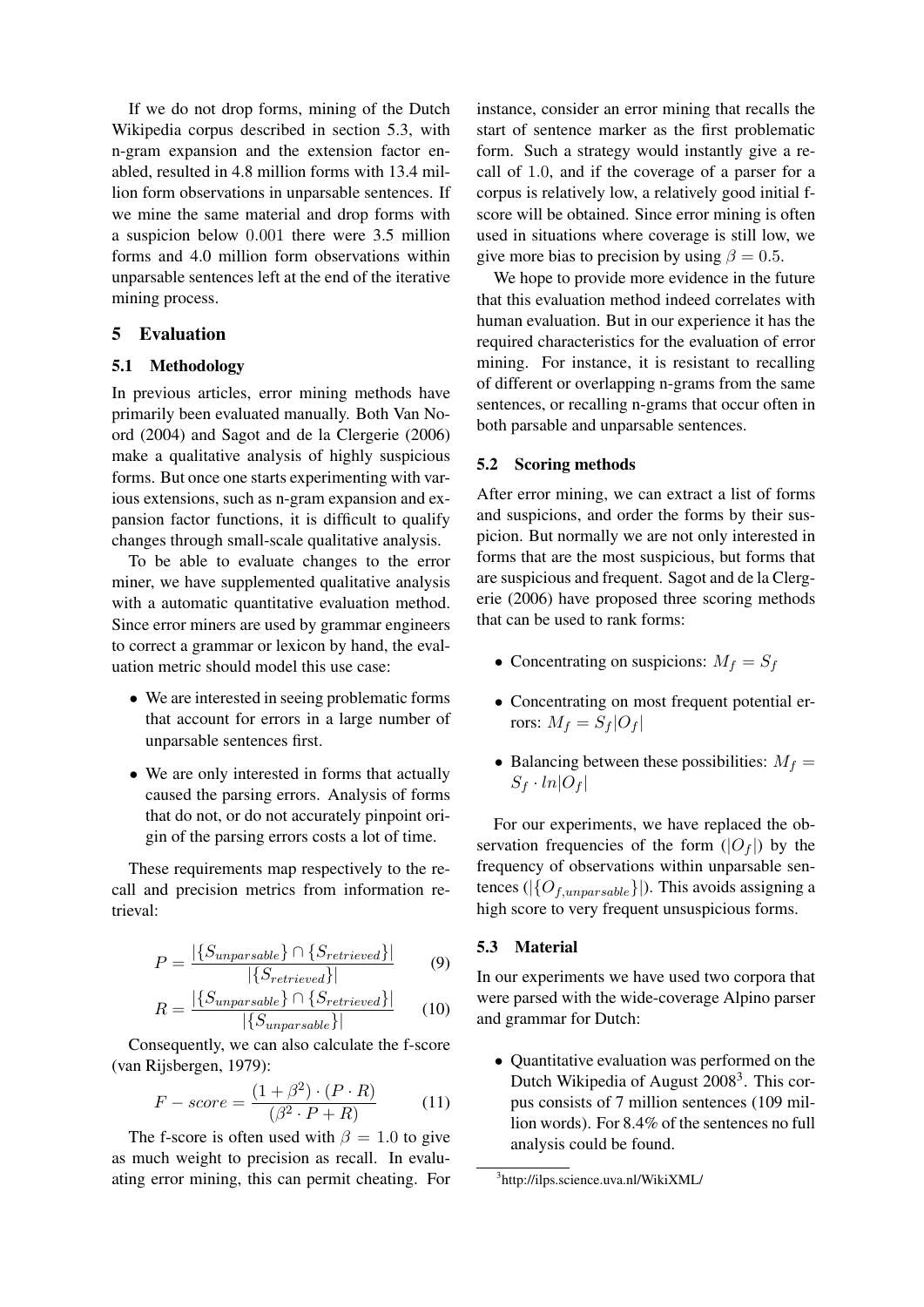• A qualitative evaluation of the extensions was performed on the Flemish Mediargus newspaper corpus (up to May 31,  $2007)^4$ . This corpus consists of 67 million sentences (1.1 billion words). For 9.2% of the sentences no full analysis could be found.

Flemish is a variation of Dutch written and spoken in Belgium, with a grammar and lexicon that deviates slightly from standard Dutch. Previously, the Alpino grammar and lexicon was never specifically modified for parsing Flemish.

### 6 Results

#### 6.1 Iterative error mining

We have evaluated the different mining methods with the three scoring functions discussed in section 5.2. In the results presented in this section we only list the results with the scoring function that performed best for a given error mining method (section 6.3 provides an overview of the best scoring functions for different mining methods).

Our first interest was if, and how much iterative error mining outperforms error mining with suspicion as a ratio. To test this, we compared the method described by Van Noord (2004) and the iterative error miner of Sagot and de la Clergerie (2006). For the iterative error miner we evaluated both on unigrams, and on unigrams and bigrams where all unigrams and bigrams are used (without further selection). Figure 6.1 shows the f-scores for these miners after *N* retrieved forms.



Figure 1: F-scores after retrieving N forms for ratio-based mining, iterative mining on unigrams and iterative mining on uni- and bigrams.

The unigram iterative miner outperforms the ratio-based miner during the retrieval of the first 8000 forms. The f-score graph of the iterative miner on unigrams flattens after retrieving about 4000 forms. At that point unigrams are not specific enough anymore to pinpoint more sophisticated problems. The iterative miner on uni- and bigrams performs better than the ratio-based miner, even beyond 8000 forms. More importantly, the curves of the iterative miners are steeper. This is relevant if we consider that a grammar engineer will only look at a few thousands of forms. For instance, the ratio-based miner achieves an f-score of 0.4 after retrieving 8448 forms, while the iterative miner on uni- and bigrams attains the same f-score after retrieving 5134 forms.

#### 6.2 N-gram expansion

In our second experiment we have compared the performance of iterative mining on uni- and bigrams with an iterative miner using the n-gram expansion algorithm described in section 3. Figure 6.2 shows the result of n-gram expansion compared to mining just uni- and bigrams. Both the results for expansion with and without use of the expansion factor are shown.



Figure 2: F-scores after retrieving N forms for iterative mining on uni- and bigrams, and iterative mining using n-gram expansion with and without using an expansion factor.

We can see that the expansion to longer n-grams gives worse results than mining on uni- and bigrams when data sparseness is not accounted for. The expansion stage will select forms that may be accurate, but that are more specific than needed. As such, the recall per retrieved form is lower on

<sup>4</sup> http://www.mediargus.be/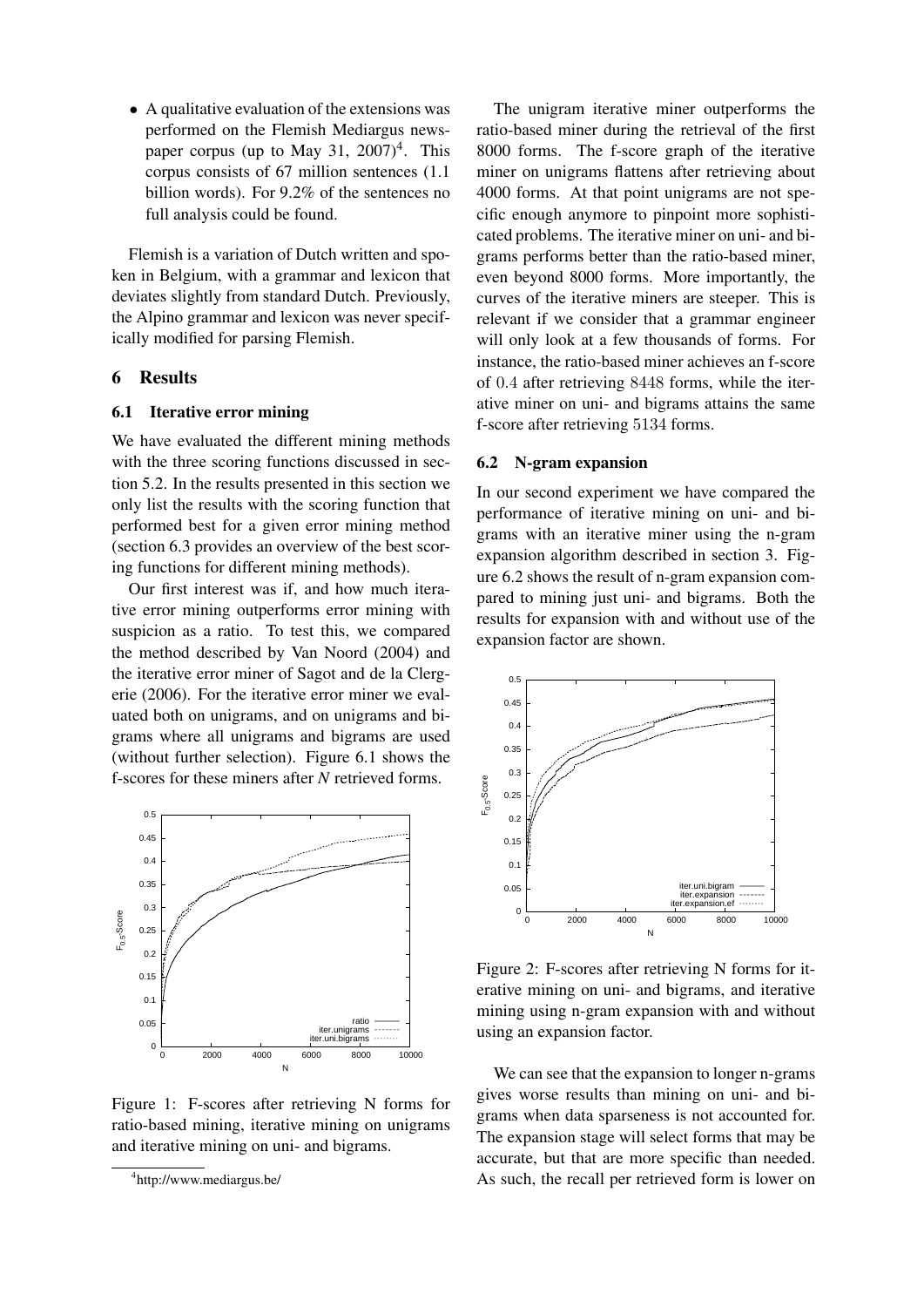average, as can be seen in figure 6.2. But if sparseness is taken into account through the use of the expansion factor, we achieve higher f-scores than mining on uni- and bigrams up to the retrieval of circa five thousand forms. Since a user of an error mining tool will probably only look at the first few thousands of forms, this is a welcome improvement.



Figure 3: Recall after retrieving N forms for iterative mining on uni- and bigrams, and iterative mining using n-gram expansion with and without using an expansion factor.

Among the longer n-grams in the mining results for the Mediargus corpus, we found many Flemish idiomatic expressions that were not described in the Alpino lexicon. For example:

- had er (AMOUNT) voor veil [had (AMOUNT) for sale]
- (om de muren) van op te lopen [to get terribly annoyed by]
- Ik durf zeggen dat II dare to say that
- op punt stellen [to fix/correct something]
- de daver op het lijf [shocked]
- (op) de tippen (van zijn tenen) [being very careful]
- ben fier dat [am proud of]
- Nog voor halfweg [still before halfway]
- (om duimen en vingers) van af te likken [delicious]

Since these expressions are longer than bigrams, they cannot be captured properly without using n-gram expansion. We also found longer n-grams describing valid Dutch phrases that were not described by the grammar or lexicon.

- Het stond in de sterren geschreven dat [It was written in the stars that]
- zowat de helft van de [about half of the]
- er zo goed als zeker van dat [almost sure of]
- laat ons hopen dat het/dit lukt [let us hope that it/this works]

### 6.3 Scoring methods

The miners that use n-gram expansion perform best with the  $M_f = S_f |O_f|$  function, while the other miners perform best with the  $M_f = S_f$ .  $ln|O_f|$  function. This is not surprising – the iterative miners that do not use n-gram expansion can not make very specific forms and give relatively high scores to forms that happen to occur in unparsable sentences (since some forms in a sentence will have to take blame, if no specific suspicious form is found). If such forms also happen to be frequent, they may be ranked higher than some more suspicious infrequent forms. In the case of the ratio-based miner, there are many forms that are 'suspicious by accident' which may become highly ranked when they are more frequent than very suspicious, but infrequent forms. Since the miners with n-gram expansion can find specific suspicious forms and shift blame to them, there is less chance of accidentally ranking a form to highly by directly including the frequency of observations of that form within unparsable sentences in the scoring function.

#### 6.4 Pattern expansion

We have done some preliminary experiments with pattern expansion, allowing for patterns consisting of words and part of speech tags. For this experiment we trained a Hidden Markov Model part of speech tagger on 90% of the Dutch Eindhoven corpus using a small tag set. We then extracted 50000 unparsable and about 495000 parsable sentences from the Flemish Mediargus corpus. The pattern expansion preprocessor was then used to find interesting patterns.

We give two patterns that were extracted to give an impression how patterns can be useful. A frequent pattern was *doorheen N* (*through* followed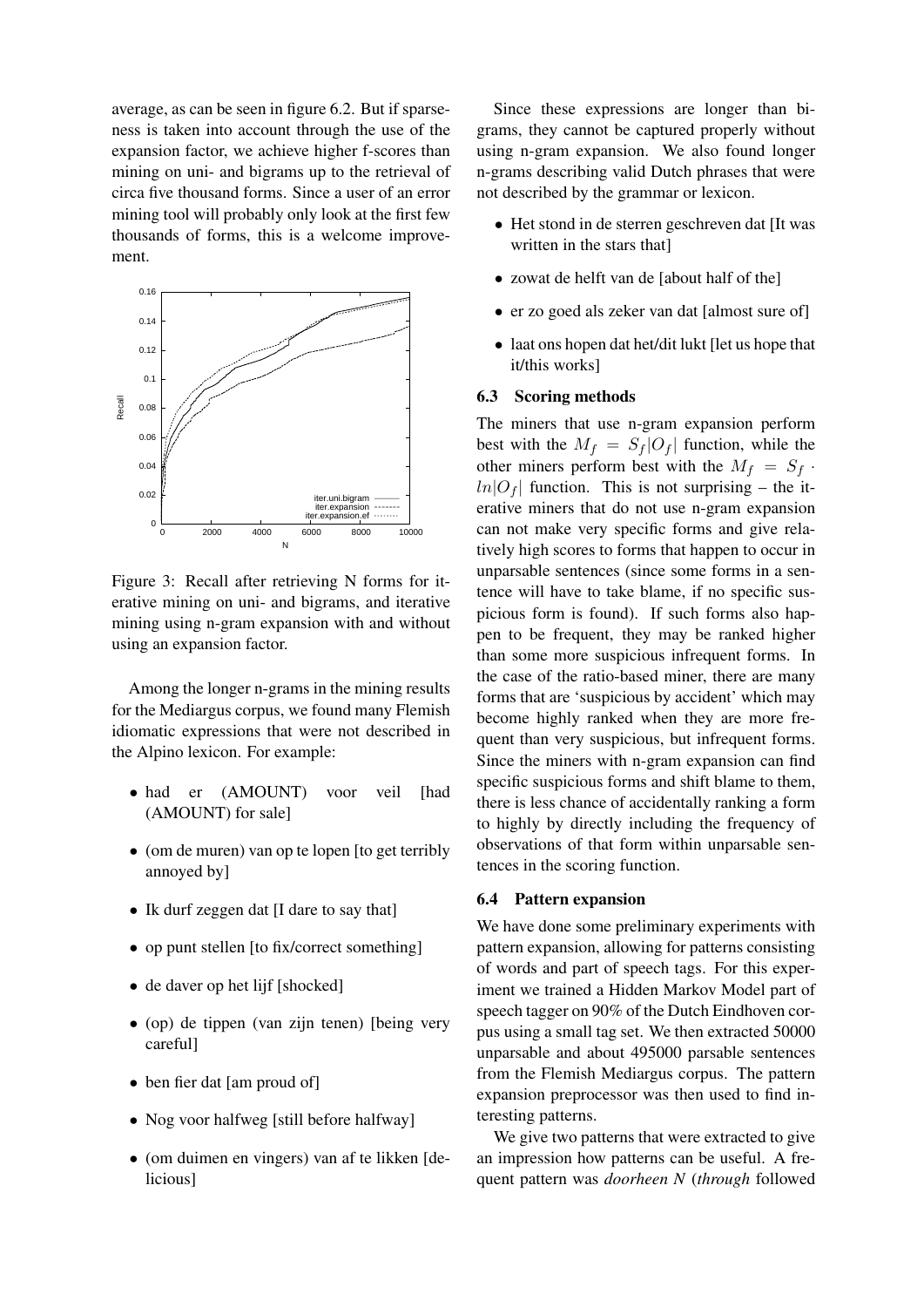by a (proper) noun). In Flemish a sentence such as *We reden met de auto doorheen Frankrijk* (literal: *We drove with the car through France*) is allowed, while in standard Dutch the particle *heen* is separated from the preposition *door*. Consequently, the same sentence in standard Dutch is *We reden met de auto door Frankrijk heen*. Mining on word n-grams provided hints for this difference in Flemish through forms such as *doorheen Krottegem*, *doorheen Engeland*, *doorheen Hawai*, and *doorheen Middelkerke*, but the pattern provides a more general description with a higher frequency.

Another pattern that was found is *wegens Prep Adj* (*because of* followed by a preposition and an adjective). This pattern captures prepositional modifiers where *wegens* is the head, and the following words within the constituent form an argument, such as in the sentence *Dat idee werd snel opgeborgen wegens te duur* (literal: *That idea became soon archived because of too expensive*). This pattern provided a more general description of forms such as *wegens te breed* (*because it is too wide*), *wegens te deprimerend* (*because it is too depressing*), *wegens niet rendabel* (*because it is not profitable*), and *wegens te ondraaglijk* (*because it is too unbearable*).

While instances of both patterns were found using the word n-gram based miner, patterns consolidate different instances. For example, there were 120 forms with a high suspicion containing the word *wegens*. If such a form is corrected, the other examples may still need to be checked to see if a solution to the parsing problem is comprehensive. The pattern gives a more general description of the problem, and as such, most of these 120 forms can be represented by the pattern *wegens Prep Adj*.

Since we are still optimizing the pattern expander to scale to large corpora, we have not performed an automatic evaluation using the Dutch Wikipedia yet.

### 7 Conclusions

We combined iterative error mining with expansion of forms to n-grams of an arbitrary length, that are long enough to capture interesting phenomena, but not longer. We dealt with the problem of data sparseness by introducing an expansion factor that softens when the expanded form is very frequent.

In addition to the generalization of iterative error mining, we introduced a method for automatic evaluation. This allows us to test modifications to the error miner without going through the tedious task of ranking and judging the results manually.

Using this automatic evaluation method, we have shown that iterative error mining improves upon ratio-based error mining. As expected, adding bigrams improves performance. Allowing expansion beyond bigrams can lead to data sparseness problems, but if we correct for data sparseness the performance of the miner improves over mining on just unigrams and bigrams.

We have also described preliminary work on a preprocessor that allows for more general patterns that incorporate additional information, such as part of speech tags and lemmas. We hope to optimize and improve pattern-based mining in the future and evaluate it automatically on larger corpora.

The error mining methods described in this paper are generic, and can be used for any grammar or parser, as long as the sentences within the corpus can be divided in a list of parsable and unparsable sentences. The error miner is freely available<sup>5</sup>, and is optimized to work on large corpora. The source distribution includes a graphical user interface for browsing mining results, showing the associated sentences, and removing forms when they have been corrected in the grammar or lexicon.

# References

- Gosse Bouma, Gertjan van Noord, and Robert Malouf. 2001. Alpino: Wide-coverage Computational Analysis of Dutch. In *Computational Linguistics in The Netherlands 2000*.
- Ann Copestake and Dan Flickinger. 2000. An open source grammar development environment and broad-coverage English grammar using HPSG. In *Proceedings of LREC 2000*, pages 591–600.
- Udi Manber and Gene Myers. 1990. Suffix arrays: a new method for on-line string searches. In *SODA '90: Proceedings of the first annual ACM-SIAM symposium on Discrete algorithms*, pages 319–327. Society for Industrial and Applied Mathematics.
- Benoît Sagot and Éric de la Clergerie. 2006. Error mining in parsing results. In *ACL-44: Proceedings of the 21st International Conference on Computational Linguistics and the 44th annual meeting of the Association for Computational Linguistics*, pages 329–336, Morristown, NJ, USA. Association for Computational Linguistics.

<sup>5</sup> http://www.let.rug.nl/˜dekok/errormining/